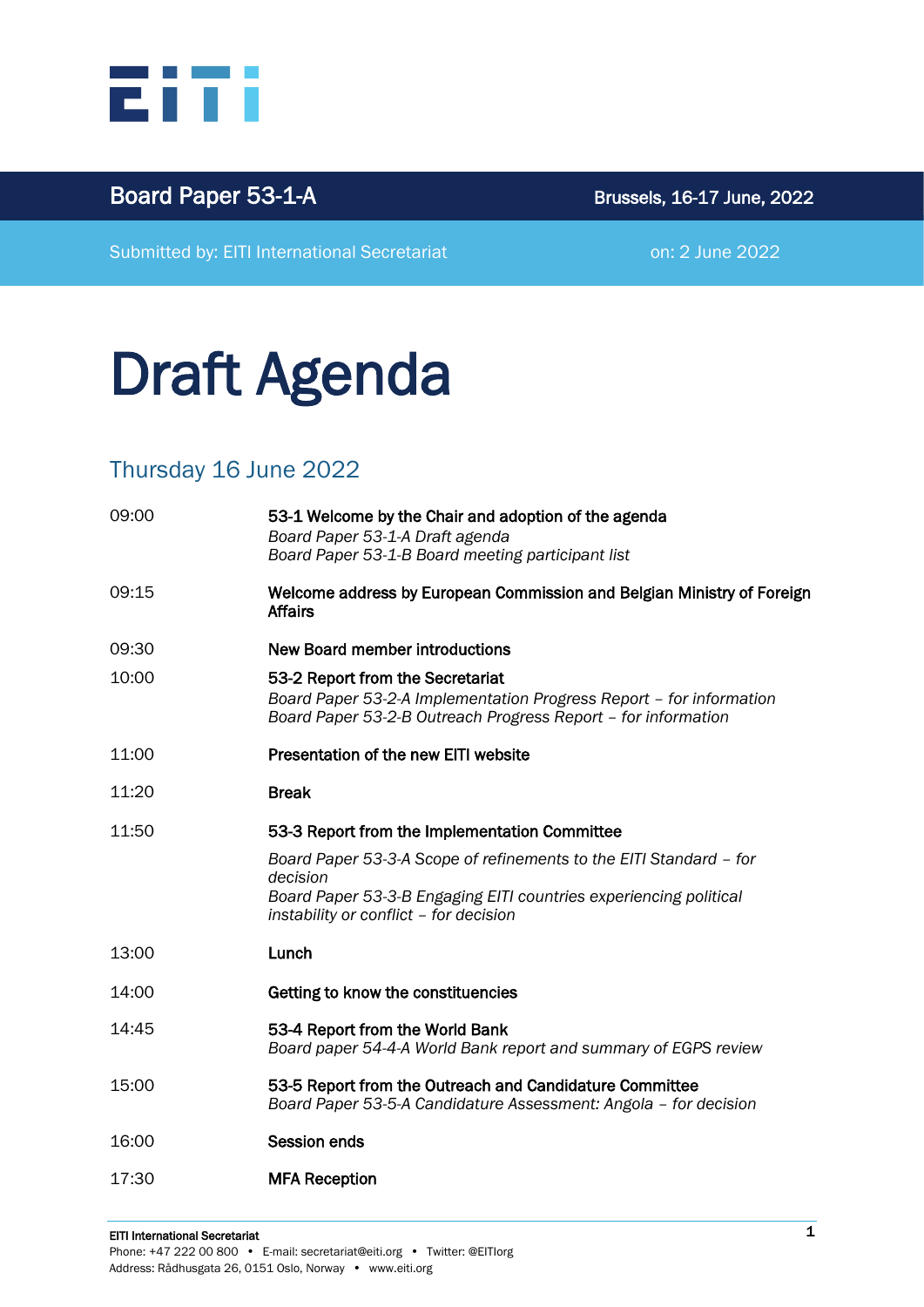## Friday 17 June 2022

| 09:00 | Deep dive session<br>Supporting Ukraine - EITI's role in sustaining implementation during<br>conflict and in reconstruction<br>Closed session for Board members and alternates only                                                                                                                                          |
|-------|------------------------------------------------------------------------------------------------------------------------------------------------------------------------------------------------------------------------------------------------------------------------------------------------------------------------------|
| 10:30 | <b>Break</b>                                                                                                                                                                                                                                                                                                                 |
| 11:00 | 53-6 Report from the Validation Committee<br>Board Paper 53-6-A Report from the Validation Committee (expected to<br>include the following: Argentina, Liberia, Mexico) - for decision<br>Board Paper 53-6-B Review of lessons learned from Validations under the<br>new model - for decision                                |
| 12:30 | Lunch                                                                                                                                                                                                                                                                                                                        |
| 13:30 | 53-7 Report from the Governance and Oversight Committee<br>Board Paper 53-7-A Guidance on the Expectations for EITI supporting<br>companies - for information<br>Board Paper 53-7-B Review of Constituency Guidelines - for information<br>Report from the Secretariat on the outcomes of the Extraordinary Board<br>Meeting |
| 15:00 | 53-8 Report from the Finance Committee<br>Board Paper 53-8-A Financial updates: Q1 accounts and Q2 2022 Forecast<br>- for information                                                                                                                                                                                        |
| 15:30 | Update on preparations for the Global Conference<br>Secretariat to provide Verbal Report                                                                                                                                                                                                                                     |
| 15:45 | Any other business<br><b>Future Board meetings</b>                                                                                                                                                                                                                                                                           |
| 16:00 | Close                                                                                                                                                                                                                                                                                                                        |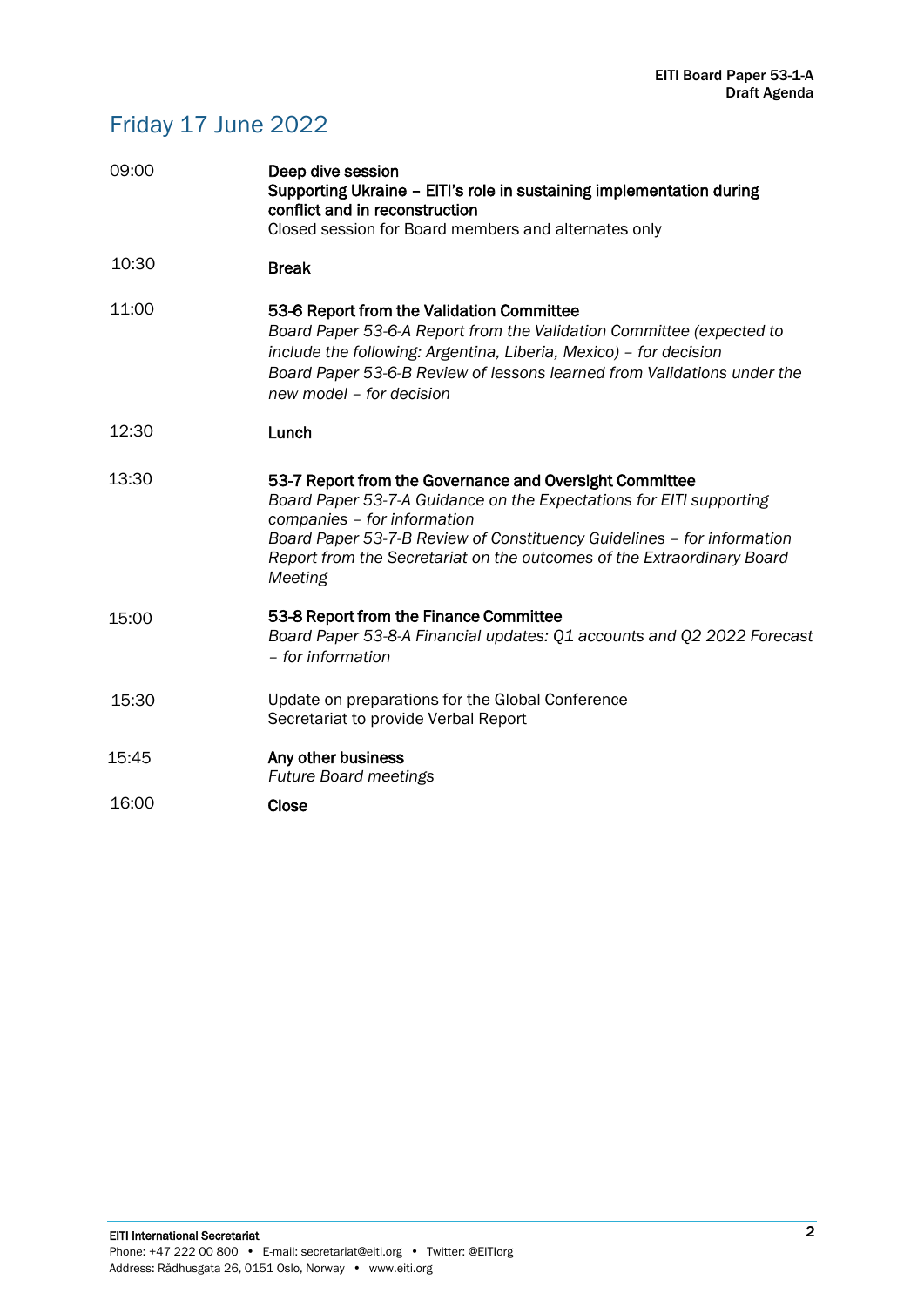| <b>Agenda</b><br>item                                     | <b>Action</b>                                                                                                                                                                                                                                                                                                                                                                                                                                            | <b>Status</b> |  |  |  |
|-----------------------------------------------------------|----------------------------------------------------------------------------------------------------------------------------------------------------------------------------------------------------------------------------------------------------------------------------------------------------------------------------------------------------------------------------------------------------------------------------------------------------------|---------------|--|--|--|
| Action items from 52 <sup>nd</sup> Board meeting, Virtual |                                                                                                                                                                                                                                                                                                                                                                                                                                                          |               |  |  |  |
| $52-2-A$                                                  | The Secretariat to continue monitoring the situation in politically instable and fragile contexts<br>and report to the Board.                                                                                                                                                                                                                                                                                                                            | Ongoing       |  |  |  |
| $52 - 2 - A$                                              | The Secretariat to proceed with the Validation of Mali with close scrutiny of transparency in<br>licensing under the military regime.                                                                                                                                                                                                                                                                                                                    | Ongoing       |  |  |  |
| $52-2-A$                                                  | The Secretariat to proceed with the assessment of Requirement 1 for Peru and report to the<br>Implementation Committee.                                                                                                                                                                                                                                                                                                                                  | Ongoing       |  |  |  |
| $52 - 2 - A$                                              | The Secretariat to consider scaling up plans for training on the implications of the energy<br>transition in its upcoming capacity building activities.                                                                                                                                                                                                                                                                                                  | Ongoing       |  |  |  |
| $52-3$                                                    | Secretariat to explore, together with the WBG, ways in which EITI International Board can be<br>better informed of the ongoing EGPS activities in support of EITI implementation.                                                                                                                                                                                                                                                                        | Ongoing       |  |  |  |
| $52 - 4 - A$                                              | The Secretariat to develop the scope of refinements to the EITI Standard ahead of the 53rd<br>Board meeting in June 2022 with full consultation of relevant constituencies and<br>stakeholders.                                                                                                                                                                                                                                                          | Complete      |  |  |  |
| $52 - 4 - A$                                              | The Secretariat to follow-up the recommendation on the creation of the Working Group on<br>Complete<br>refinements to the EITI Standard following the 53rd Board meeting in June 2022.                                                                                                                                                                                                                                                                   |               |  |  |  |
| $52 - 4 - B$                                              | The Secretariat to continue to monitor the progress on flexible approaches to reporting and<br>Ongoing<br>update progress to the Board at 53rd Board meeting in June 2022.                                                                                                                                                                                                                                                                               |               |  |  |  |
| $52 - 5$                                                  | The Chair to write to the Governments of Albania, Guinea and Philippines announcing the<br>Board's decision.                                                                                                                                                                                                                                                                                                                                             | Complete      |  |  |  |
| $52-5$                                                    | The Secretariat to publish the results of the Validation of Albania, Guinea and Philippines<br>including the supporting documentation.                                                                                                                                                                                                                                                                                                                   | Complete      |  |  |  |
| $52 - 5$                                                  | The Implementation Committee to report on progress in implementing corrective actions<br>related to stakeholder engagement in the Philippines at the 54th Board meeting in October.<br>The Board to consider the application of the safeguards in Article 5 of Chapter 4 of the EITI<br>Standard in the Validation of the Philippines at the 54th Board meeting. The next Validation<br>of the Philippines would commence in 12 months, on 1 April 2023. | Ongoing       |  |  |  |
| $52 - 5$                                                  | The Validation Committee to launch a review on lessons learned from the first Validations<br>under the new Validation model. Each constituency to nominate two members each to the<br>Complete<br>working group.                                                                                                                                                                                                                                         |               |  |  |  |
| $52-6$                                                    | The Secretariat to seek agreement with the World Bank on the information provided through<br>Ongoing<br>the WBG's report to the EITI Board ahead of its meetings.                                                                                                                                                                                                                                                                                        |               |  |  |  |
| $52-7$                                                    | The Annual Accounts to be signed and the Audit Report to be finalised and published online.                                                                                                                                                                                                                                                                                                                                                              | Complete      |  |  |  |
| $52 - 7$                                                  | Company Expectations to be published online.                                                                                                                                                                                                                                                                                                                                                                                                             | Complete      |  |  |  |
| $52 - 7$                                                  | Ongoing<br>Secretariat to provide guidance to supporting companies on interpreting the Expectations.                                                                                                                                                                                                                                                                                                                                                     |               |  |  |  |
| $52-7$                                                    | Secretariat to proceed with the next assessment [of company expectations], ahead of the<br>2023 Global Conference                                                                                                                                                                                                                                                                                                                                        | Ongoing       |  |  |  |
| Ongoing action items from previous Board meetings         |                                                                                                                                                                                                                                                                                                                                                                                                                                                          |               |  |  |  |
| $51-2-A$                                                  | The Secretariat to continue monitoring the situation in politically instable and fragile contexts<br>and report to the Board.                                                                                                                                                                                                                                                                                                                            | Ongoing       |  |  |  |
| $51-2-B$                                                  | Secretariat to continue with its outreach efforts to financial institutions.                                                                                                                                                                                                                                                                                                                                                                             | Ongoing       |  |  |  |
| $51 - 7 - A$                                              | The GOC should provide recommendations on changes to the Expectations and how to<br>address instances where a company is not meeting the Expectations at 52nd Board meeting<br>in February.                                                                                                                                                                                                                                                              | In progress   |  |  |  |
| $50-2-A$                                                  | The Secretariat to monitor developments in Chad, Mali and Myanmar, keep the Board<br>informed and advise the Rapid Response Committee and the Implementation Committee<br>Ongoing<br>on future action as required.                                                                                                                                                                                                                                       |               |  |  |  |
| $50-4$                                                    | Company constituency to recommend to GOC on how to improve progress in meeting<br>Expectations and on revisions to the Expectations, for the GOC to provide<br>recommendations to the October Board meeting                                                                                                                                                                                                                                              | In progress   |  |  |  |
| $50 - 5$                                                  | The Secretariat to update and refine guidance materials for implementing countries on<br>flexible reporting and alternative approaches to reporting via the Implementation Committee.                                                                                                                                                                                                                                                                    | Ongoing       |  |  |  |
| $50-8$                                                    | The next EITI Global Conference is held as an inclusive in-person event in 2023.                                                                                                                                                                                                                                                                                                                                                                         | Ongoing       |  |  |  |

## Summary of actions from previous Board meetings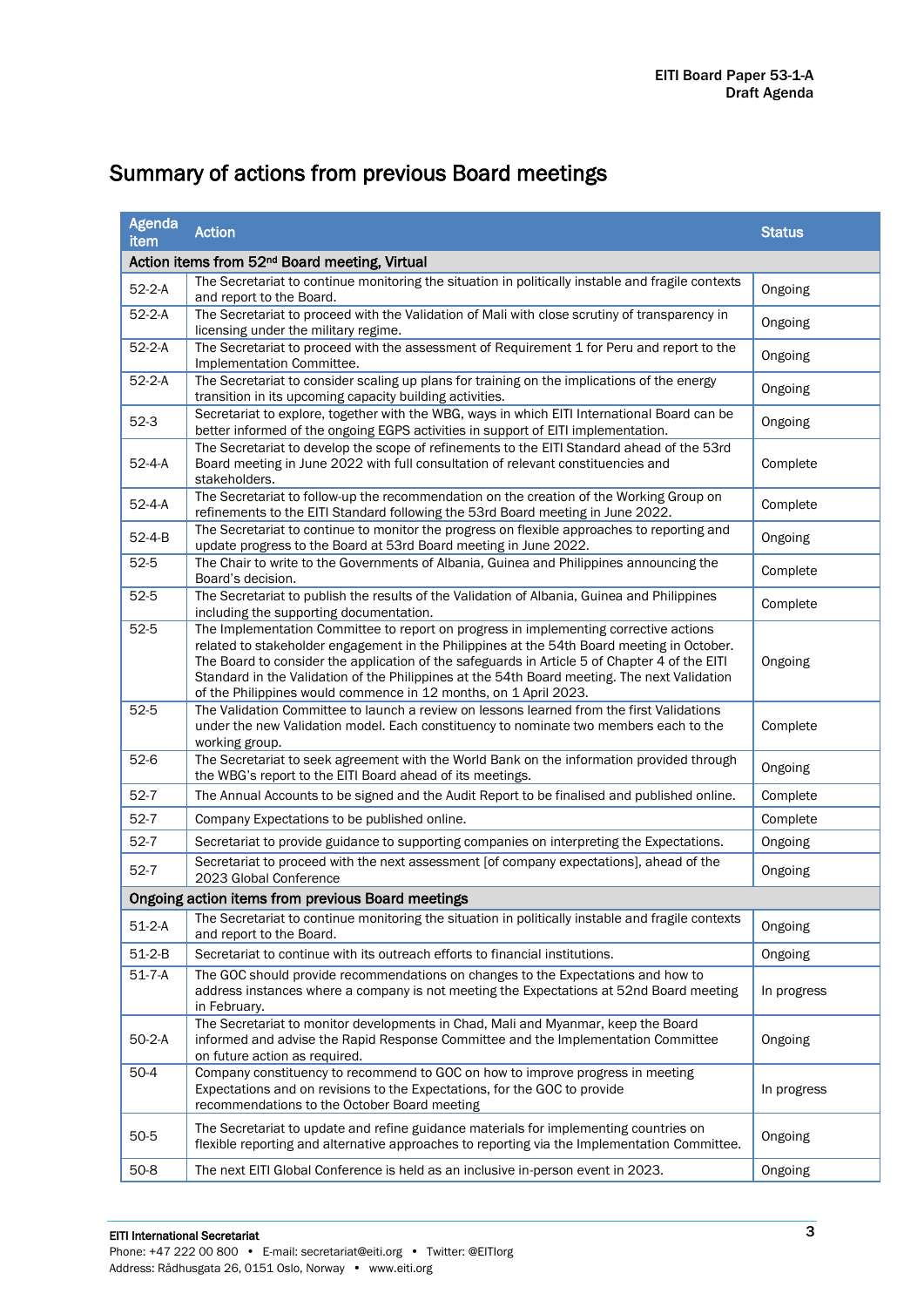#### EITI Board Paper 53-1-A Draft Agenda

| $50 - 8$      | The term of the current Board Chair and members is extended by one year to June 2023<br>Ongoing<br>for approval at the Members' Meeting.                                                                                                                                                                                     |                                                                                                                                                                                                                                                             |         |
|---------------|------------------------------------------------------------------------------------------------------------------------------------------------------------------------------------------------------------------------------------------------------------------------------------------------------------------------------|-------------------------------------------------------------------------------------------------------------------------------------------------------------------------------------------------------------------------------------------------------------|---------|
| 49-5-C        | International Secretariat to integrate the actions outlined in the Board Paper 49-5-C:<br>Supporting effective civil society engagement in the EITI in its support to implementation and<br>Ongoing<br>training and guidance development plans.                                                                              |                                                                                                                                                                                                                                                             |         |
| 49-8-A        | Each constituency should ensure that their constituency guidelines are updated and<br>Ongoing<br>published ahead of the Board meeting in June.                                                                                                                                                                               |                                                                                                                                                                                                                                                             |         |
| 48-2-B        | The International Secretariat to strengthen support to implementing countries on fundraising<br>Ongoing<br>and cost-effective implementation and to encourage peer-learning between countries.                                                                                                                               |                                                                                                                                                                                                                                                             |         |
| 48-2-C        | The International Secretariat should provide support to Equatorial Guinea in developing a<br>new candidature application, as appropriate, and consider a possible assessment of civic<br>Ongoing<br>space in Equatorial Guinea and with the support of Board members and civil society,<br>companies and other stakeholders. |                                                                                                                                                                                                                                                             |         |
| 48-4-A        |                                                                                                                                                                                                                                                                                                                              | The International Secretariat to support implementing countries in adopting the measures as<br>per Board Paper 48-4-A and incentivise innovative approaches to reporting.                                                                                   | Ongoing |
| 48-4-B        | The International Secretariat to pursue fundraising efforts to support its work on energy<br>Ongoing<br>transition and to reach out to interested implementing countries and partners                                                                                                                                        |                                                                                                                                                                                                                                                             |         |
| 48-9          | The Secretariat and the Rapid Response Committee to closely monitor the situation in<br>Ongoing<br>Myanmar.                                                                                                                                                                                                                  |                                                                                                                                                                                                                                                             |         |
| $47 - 2 - B$  | The International Secretariat to monitor the situation in Mali and in the DRC, liaise with<br>Ongoing<br>national stakeholders and report to the Board accordingly.                                                                                                                                                          |                                                                                                                                                                                                                                                             |         |
| $47-3$        | The WBG to work with its country offices in communicating the availability of support to<br>Ongoing<br>emergency funding for implementing countries.                                                                                                                                                                         |                                                                                                                                                                                                                                                             |         |
| $47 - 4 - A$  | The International Secretariat to implement the recommendations as per Board Paper 47-4-A,<br>including improving the guidance to implementing countries and the development of a<br>Ongoing<br>results measurement framework.                                                                                                |                                                                                                                                                                                                                                                             |         |
| 46-3          | The International Secretariat to work with the EGPS team and WB TTLs to provide<br>Ongoing<br>coordinated support to implementing countries in requesting EGPS funding.                                                                                                                                                      |                                                                                                                                                                                                                                                             |         |
| 46-4-A        | The International Secretariat to communicate Board decisions to the relevant countries in<br>positive terms, to acknowledge the efforts made by the countries to meet the EITI<br>Ongoing<br>Requirements.                                                                                                                   |                                                                                                                                                                                                                                                             |         |
| 46-7          | Constituency coordinators to gather feedback from their constituencies on updating and<br>Ongoing<br>implementing constituency guidelines in connection with the EITI Members' Meeting.                                                                                                                                      |                                                                                                                                                                                                                                                             |         |
| 45-2-A        | The Secretariat to update budget estimates for beneficial ownership activities in countries<br>In progress<br>and share with Board for information.                                                                                                                                                                          |                                                                                                                                                                                                                                                             |         |
| 43-2-B        | The International Secretariat to convene development partners in the key funding shortfall<br>Ongoing<br>countries.                                                                                                                                                                                                          |                                                                                                                                                                                                                                                             |         |
| $41 - 4 - A$  | The EITI to undertake a targeted effort for SOE transparency to work more closely with SOEs<br>to improve disclosures of SOEs in EITI countries and beyond. The effort will be undertaken in<br>Ongoing<br>close collaboration with key partners and depend on demand and funds available.                                   |                                                                                                                                                                                                                                                             |         |
| $41 - 4 - B$  | The Board to continue supporting implementing countries and SOEs to systematically<br>disclose information on the sale of the state's share of oil, gas and minerals, including new<br>Ongoing<br>countries joining the effort.                                                                                              |                                                                                                                                                                                                                                                             |         |
| $41 - 4 - B$  |                                                                                                                                                                                                                                                                                                                              | Subject to available funding, the Board to continue supporting commodity trading<br>transparency globally through outreach to governments, SOEs and commodity traders.                                                                                      | Ongoing |
|               |                                                                                                                                                                                                                                                                                                                              | Decisions taken via Board circulars after the 52 <sup>nd</sup> Board meeting                                                                                                                                                                                |         |
| <b>BC 318</b> | 09.02.2022                                                                                                                                                                                                                                                                                                                   | Chad is eligible for an extension of the reporting deadline for FY 1 January 2019 - 31 December<br>2019. The deadline for the publication of the outstanding report is extended to 28 February 2022. Full<br>Board decision is available here.              |         |
| <b>BC 318</b> | 09.02.2022                                                                                                                                                                                                                                                                                                                   | Dominican Republic is eligible for an extension of the reporting deadline for FY 1 January 2019 -31<br>December 2019. The deadline for the publication of the outstanding report is extended to 28<br>February 2022. Full Board decision is available here. |         |
| <b>BC 318</b> | 09.02.2022                                                                                                                                                                                                                                                                                                                   | Guinea is eligible for an extension of the reporting deadline for FY 1 January 2019 -31 December<br>2019. The deadline for the publication of the outstanding report is extended to 31 March 2022. Full<br>Board decision is available here.                |         |